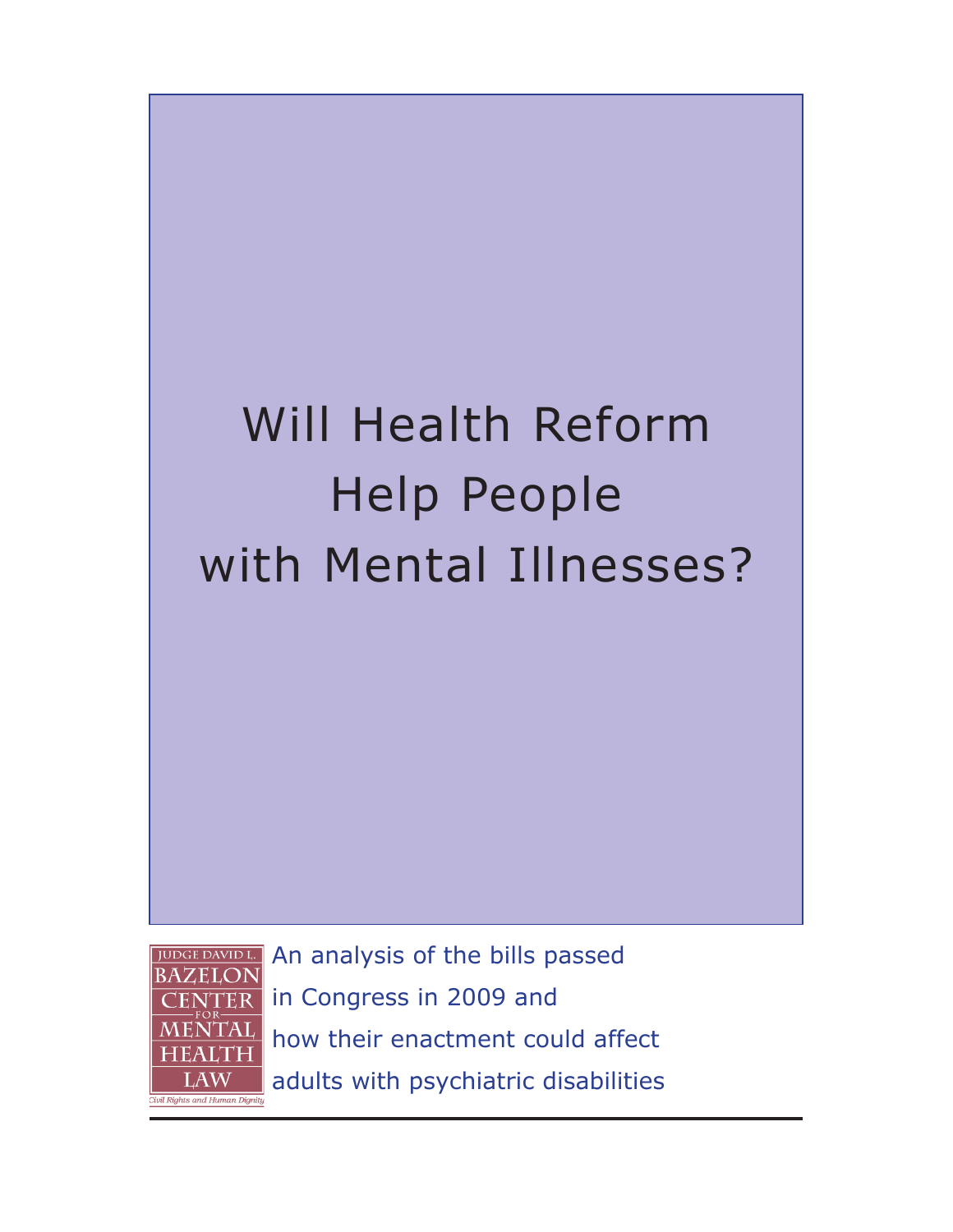This paper was written by Chris Koyanagi, policy director of the Bazelon Center. It was developed by the Bazelon Center under a grant to the University of Pennsylvania from the Department of Education, NIDRR grant number H133B080029 (Salzer, PI). However, the contents do not necessarily represent the policy of the Department of Education, and you should not assume endorsement by the Federal Government.

Reproduction is permitted for noncommercial educational and advocacy purposes.

November 2009, updated January 2010

BAZELON CENTER FOR MENTAL HEALTH LAW 1101 Fifteenth Street NW, Suite 1212 Washington DC 20005 202-467-5730 www.bazelon.org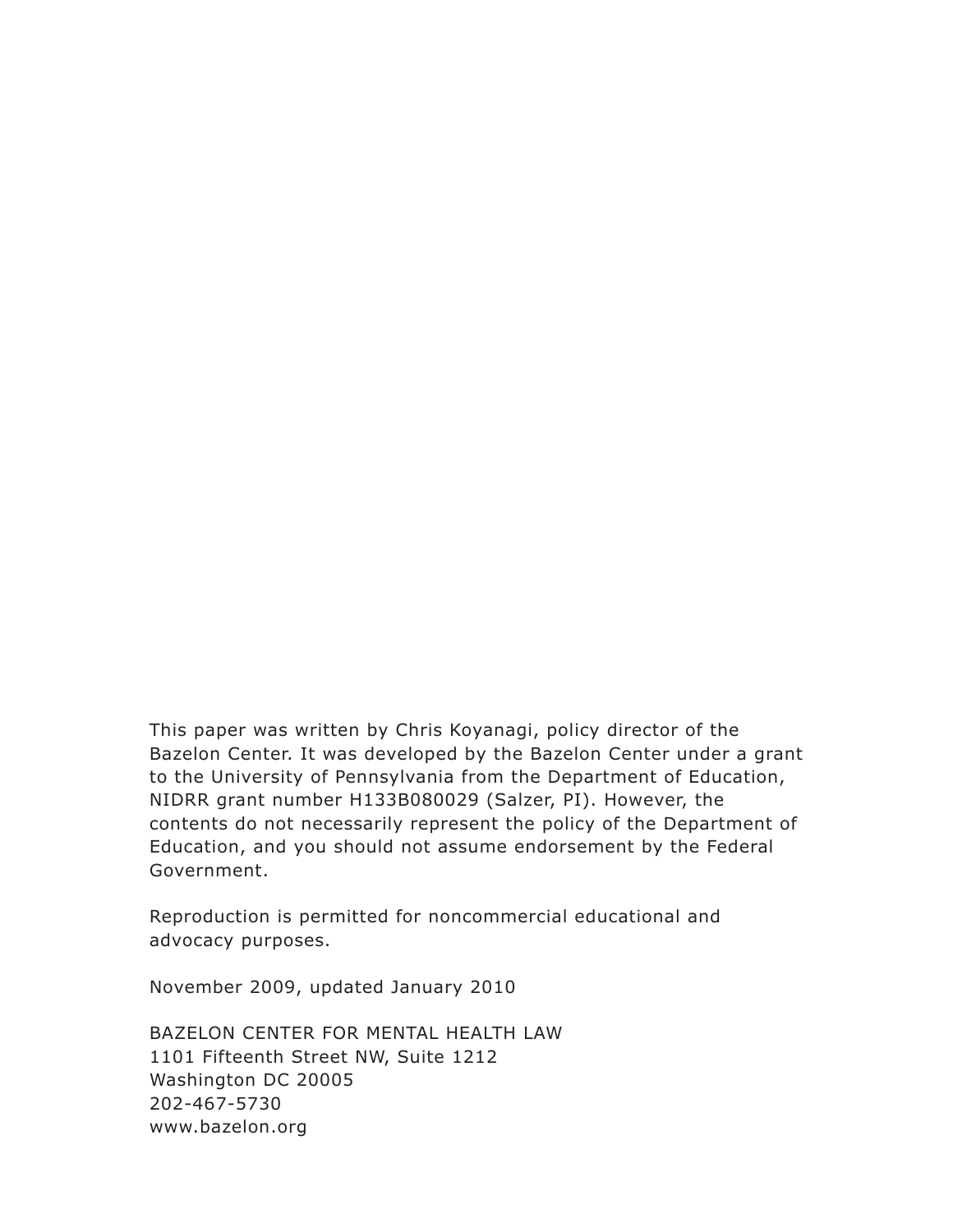I t's important for people with serious mental illnesses, including those who rely on the public mental health system for services, to know how health care reform proposals could affect them. After health reform, will they have better access to the services and supports they need to recover?

Community integration and recovery for people with psychiatric disabilities, while unique for each individual, require that a set of basic needs be met. A safe, secure place to live, enough income for life's necessities, recreational opportunities, social contact and a sense of purpose are all part of recovery. High on the list, and affecting most of the other areas, is good health.

Legislation currently before Congress addresses both the lack of access to health care and the quality of the care that is provided in both public and private health systems. As drafted, the bills could significantly affect people with psychiatric disabilities and their ability to integrate fully into their communities. However, these bills do not directly address the current failings of the public mental health system.

This paper examines the health reform bills and their impact on opportunities for community integration for people with psychiatric disabilities. The bills are:

- ◆ The House bill, Affordable Health Care for America Act (H.R. 3962);
- ◆ The Senate bill, The Patient Protection and Affordable Care Act (S. 3590).

### **Overview**

Both bills would enable most people who are now uninsured to get insurance. The bills would result in health care coverage for over 90% of Americans. Both bills would *require* people to have health insurance. People with lower incomes would receive subsidies to help them meet the cost of this insurance. More people would also be eligible for Medicaid, including, for the first time, low-income, single childless adults. The bills also have requirements or incentives for employers to provide insurance (small businesses are exempted).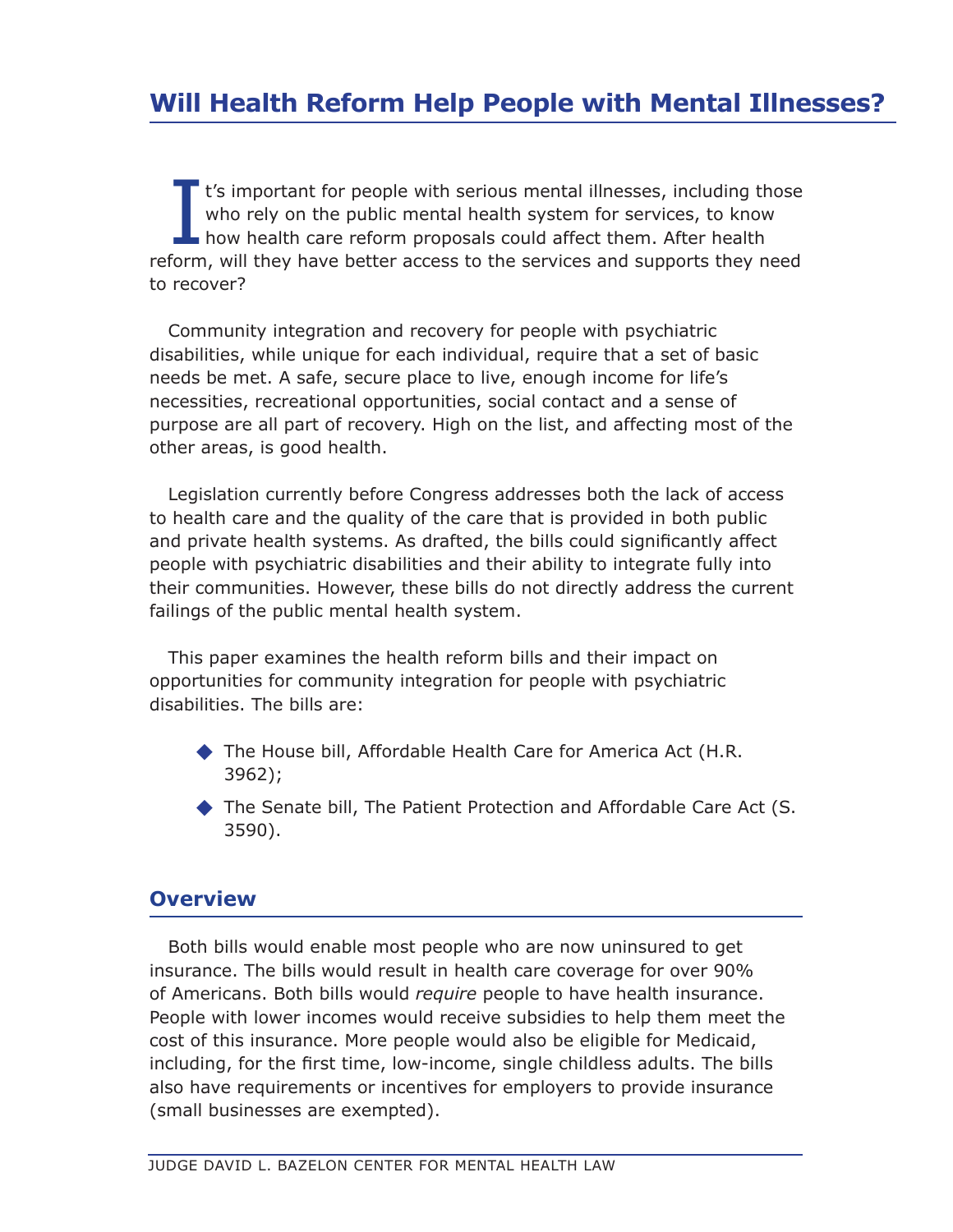The bills would all require that health plans meet certain standards and cover mental health and substance abuse services. Other standards address quality-of-care issues, emphasize prevention and have provisions to improve efficiencies in health care delivery.

# **Access to Private Health Insurance**

Most Americans have access to health care through a private health insurance plan — either one purchased by or through their employer or a plan they have purchased themselves. However, many people with psychiatric disabilities are either covered by a public program, such as Medicaid or Medicare, or have no health coverage at all.

Approximately 90% of people with psychiatric disabilities are unemployed. This means they do not have an employer-based health insurance plan. If they try to purchase their own insurance, they find many barriers. Currently, insurers can refuse to sell or renew policies based on a person's health or mental health, deny coverage for any pre-existing condition (thereby failing to pay for ongoing mental health treatment), or issue a policy with limits on the length of covered treatment. Even when such policies can be found, they are often extremely expensive and do not provide good coverage.

Both bills address these fundamental problems and would significantly improve access to health and mental health care for people with psychiatric disabilities. Under these bills:

- ◆ Health insurers would have to sell and renew policies to all who apply (called "guaranteed issue and renewal").
- ◆ Insurers could not deny coverage for a pre-existing condition.
- ◆ No health plan could have a lifetime or annual limit on benefits.
- ◆ Insurers could not charge people with poor health more than others — premiums (the amount a person pays to have insurance) may only vary by a limited amount and only on the basis of a few factors (age, geographic area and family size).
- ◆ Health insurers could not discriminate based on a person's mental or physical disability.
- ◆ Young adults (up to age 26) must be allowed to remain on their parents' health insurance, if their parents so desire.

These provisions would greatly improve access to quality health care and to mental health care for people with psychiatric disabilities who either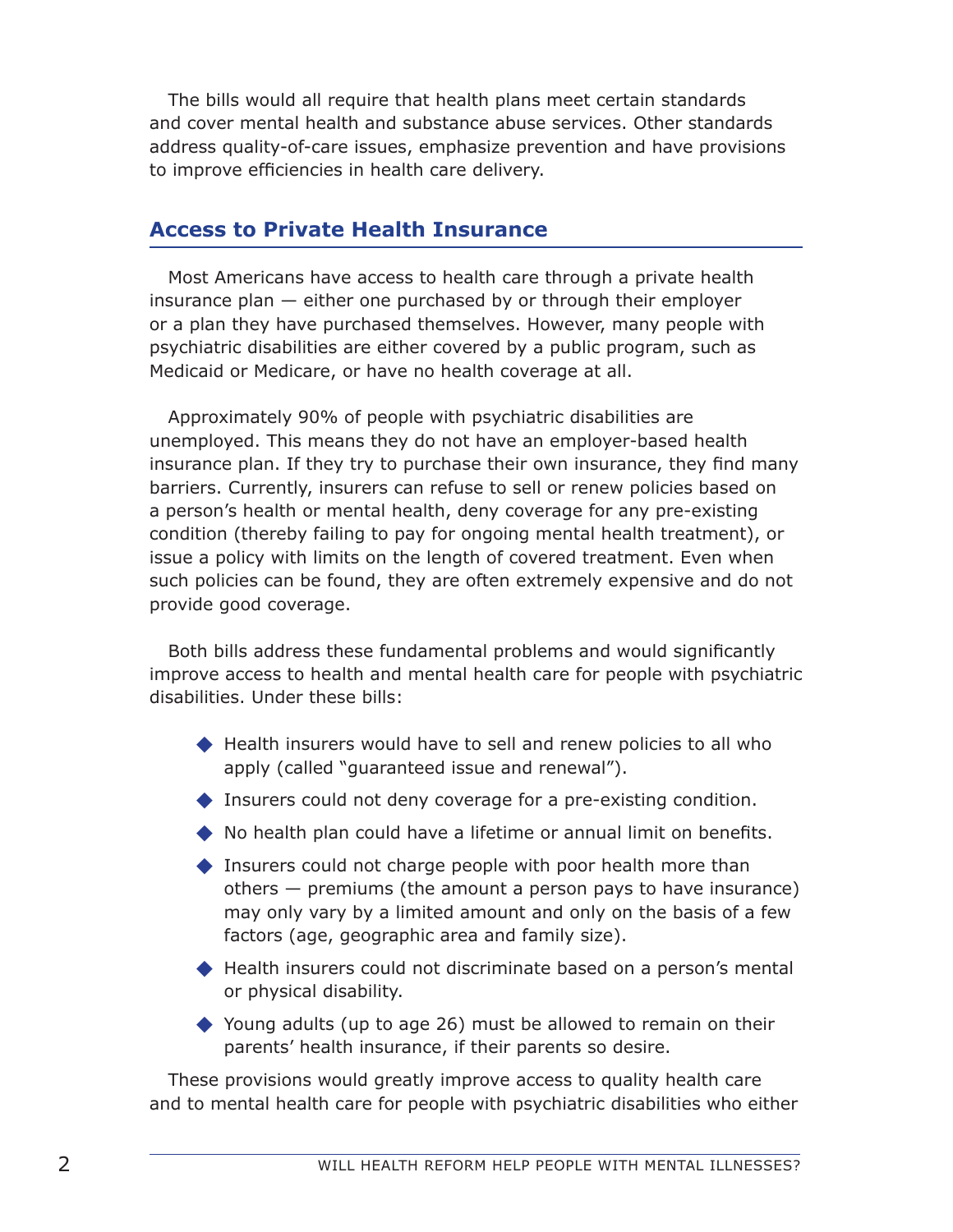have no insurance today or have insurance that is very limited or very expensive. Neither bill requires that individuals lose their existing health care coverage.

Both bills would phase in the new requirements. Many of the changes would occur as early as this year should a law be enacted, but some provisions would be expanded in steps over a longer period.

In order to cover all Americans and ensure that insurance is affordable, the bills require people to purchase insurance. This would be enforced through a new tax penalty on individuals who do not have acceptable coverage, although people who cannot afford a policy would be exempt from this penalty. The Senate bill would charge individuals without insurance a penalty up to \$750 per year; the House bill would assess a penalty of 2.5% of adjusted income.

The House bill requires employers to either provide insurance or pay a penalty (small businesses are exempt). The Senate bill takes a different approach. It requires employers with 50 or more employees to pay the federal government a fee for any employees who receive premium subsidies and prohibits employee-eligibility waiting periods longer than 90 days. This is a weaker requirement because some employers might choose to stop providing insurance to their employees altogether.

### **Access to Medicaid**

Medicaid is designed to meet the needs of people with low incomes and those who have significant disabilities. For mental health, Medicaid covers a wide range of community services that can aid in recovery, including skills training, employment-related services and supported housing, as well as therapy and medications. Its package of services is much broader than the typical private insurance plan. As a result, coverage under Medicaid is often a better option for people with psychiatric disabilities.

Currently, not everyone who needs Medicaid is eligible for the program. Medicaid does not cover most single adults who do not qualify either through disability or as caretakers of children. Both House and Senate bills would expand Medicaid eligibility to cover this group and other low-income people who are not now eligible under their state Medicaid plan.

The House bill would expand coverage to everyone with income below 150% of federal poverty, beginning in 2013. $1$  To prevent states from taking people off Medicaid in order to pay for this new group, states would be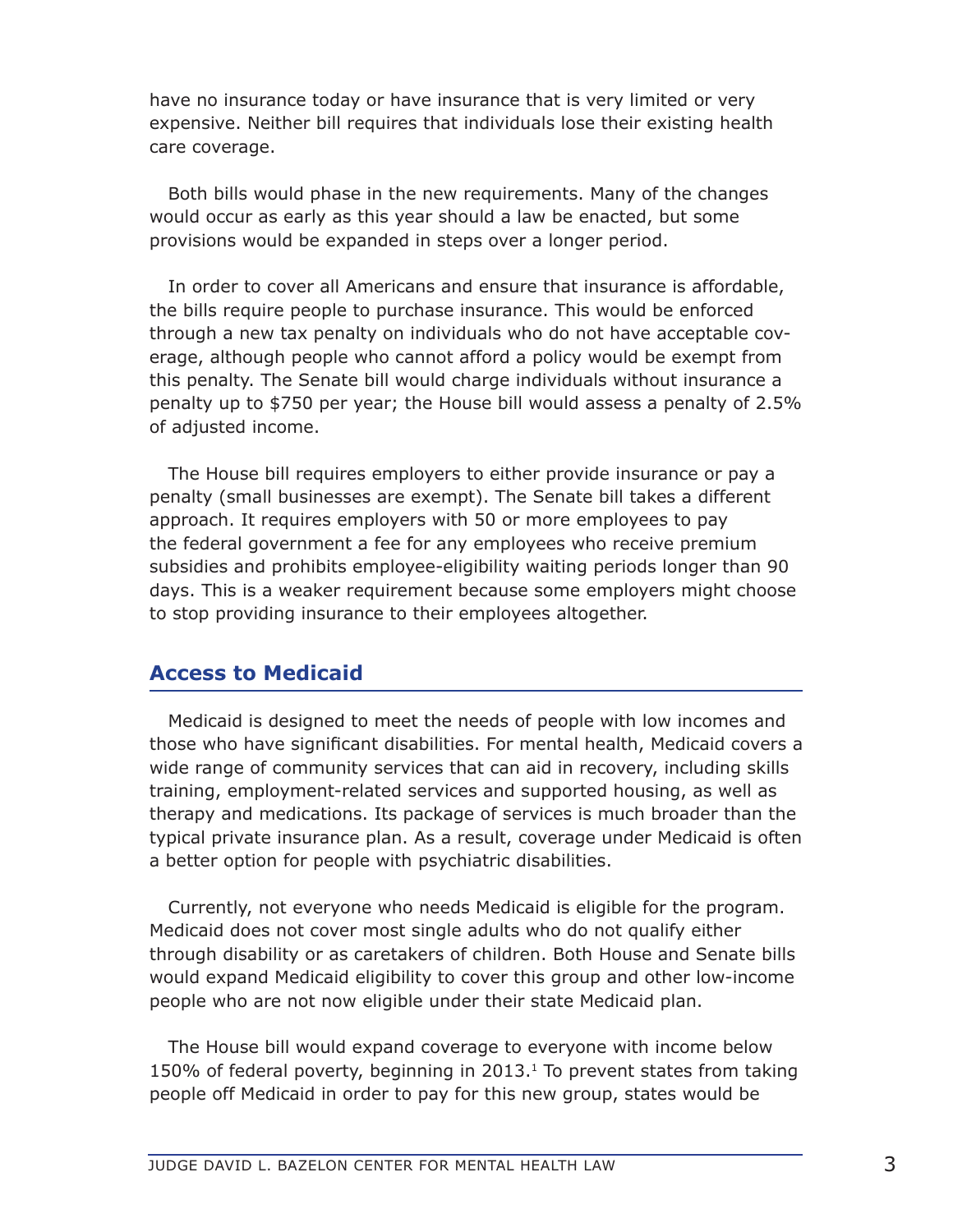required to keep their current eligibility rules.<sup>2</sup> This means that if the state already covers people with incomes above 150% of poverty, those people will still be eligible for Medicaid.

The Senate bill would also expand Medicaid, but would cover individuals only up to 133% of poverty. Unlike the House bill, it would not provide the same benefits to everyone. Children and families would be given full Medicaid coverage, as would childless adults with incomes up to 100% of the poverty level.<sup>3</sup> However, many childless adults with income between 100% and 133% of poverty could have a much more limited benefit. (Everyone who qualifies for Medicaid due to a mental or physical disability would still have full coverage.) This limited benefit must include at least the benefits to be required of private insurance plans, but need not cover all Medicaid services. As a result, individuals with psychiatric disabilities could lack access to the rehabilitation and recovery-focused services normally available to Medicaid recipients. Instead, they might only have coverage of inpatient hospital care and outpatient medications and therapy. Parity for mental health and substance abuse is also required, so these reduced Medicaid plans could not have limits on necessary mental health and substance abuse services.

Expanded Medicaid coverage, particularly the full coverage proposed in the House bill, would be of great benefit to all single childless adults with psychiatric disabilities. Generally, this group can qualify for Medicaid only if receiving federal Supplemental Security Income (SSI) disability benefits. However, many individuals with psychiatric disabilities either fail to qualify for SSI because the rules are so strict or choose not to apply. The House bill would eliminate the SSI requirement for people with incomes under 150% of poverty and the Senate bill would eliminate it for those with incomes under 133% of the federal poverty level. As this requirement often prevents people with psychiatric disabilities from receiving health care, these expansions of Medicaid are very important.

# **Purchasing Insurance**

To help people compare plans and purchase health insurance, both bills would create new entities, which the bills call exchanges (this paper will use that term). The exchange would act as a broker or middleman, through which an individual or a small employer could purchase a plan. Individuals could purchase through the exchange or choose to keep their current insurance or go outside the exchange to purchase a policy.

Initially, the House exchange (full name, the National Health Insurance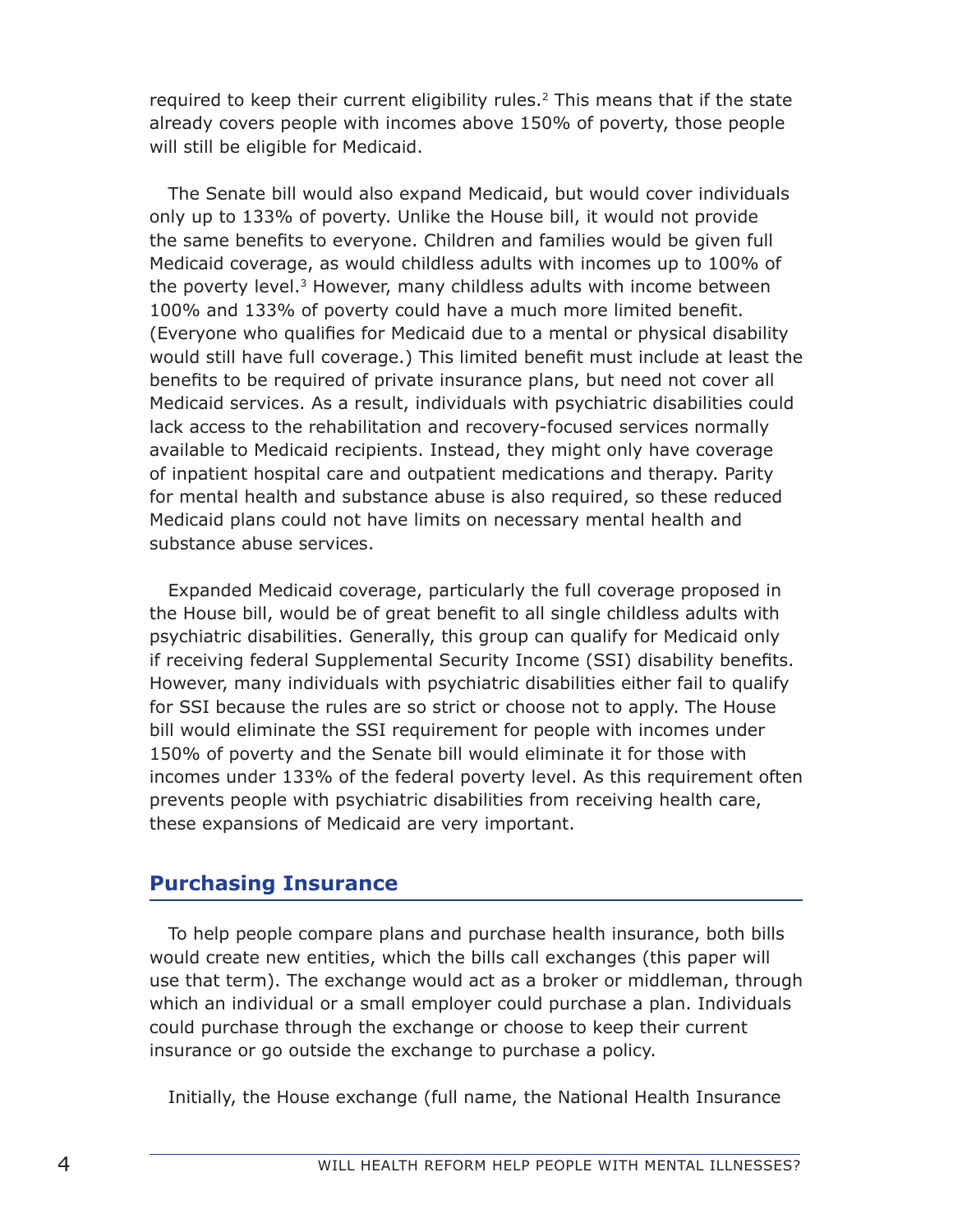Exchange) would offer health insurance choices to individuals who are not already enrolled in other acceptable coverage. Later, small and larger employers would be phased in and able to use the exchange. Although the bill would create a single national exchange, it also gives states the option to develop their own exchange or to join with other states to create a multi-state exchange.

The Senate legislation also sets up exchanges, but these would operate only at the state level and would be effective on January 1, 2014. Individuals and small employers could purchase insurance through these exchanges and, beginning in 2017, large employers could also purchase through the state exchange. As in the House version, the Senate bill also allows states to establish regional or other interstate exchanges.

Individuals who now lack insurance, including people with psychiatric disabilities, would benefit from these exchanges in several ways. The effect of the rules these bills place on policies sold through the exchanges would be to significantly lower the price of good health coverage. There are estimates that an individual would save \$470 and a family of four would save \$1,260 per year in health insurance premiums, even if they do not qualify for subsidies. The savings would be even greater for those who receive subsidies.

The exchanges would also make it easier for consumers to compare health plans and make a good choice. Additionally, all plans that participate in the exchange would have to meet certain requirements, among them providing coverage of mental health and substance abuse services and offering insurance that meets the standards listed above (see bullets under Access to Private Health Insurance). Finally, health plans sold through the exchange would have to meet certain basic standards regarding benefits, marketing, network adequacy and other consumer protections (see below).

The House bill would also authorize a public, government-run health plan option that would be one of the choices offered through the exchange. No one would be required to take this "public option" plan. The plan would have to have the same benefits as the private insurance plans and abide by all the same insurance market rules that apply to the private plans.

The Senate bill would not set up a full-scale public plan, but it would allow states to set up a state plan for individuals with incomes between 133% and 200% of poverty who do not qualify for Medicaid. These plans must meet the criteria required of private insurance plans offered through the exchange with respect to benefits and consumer protections.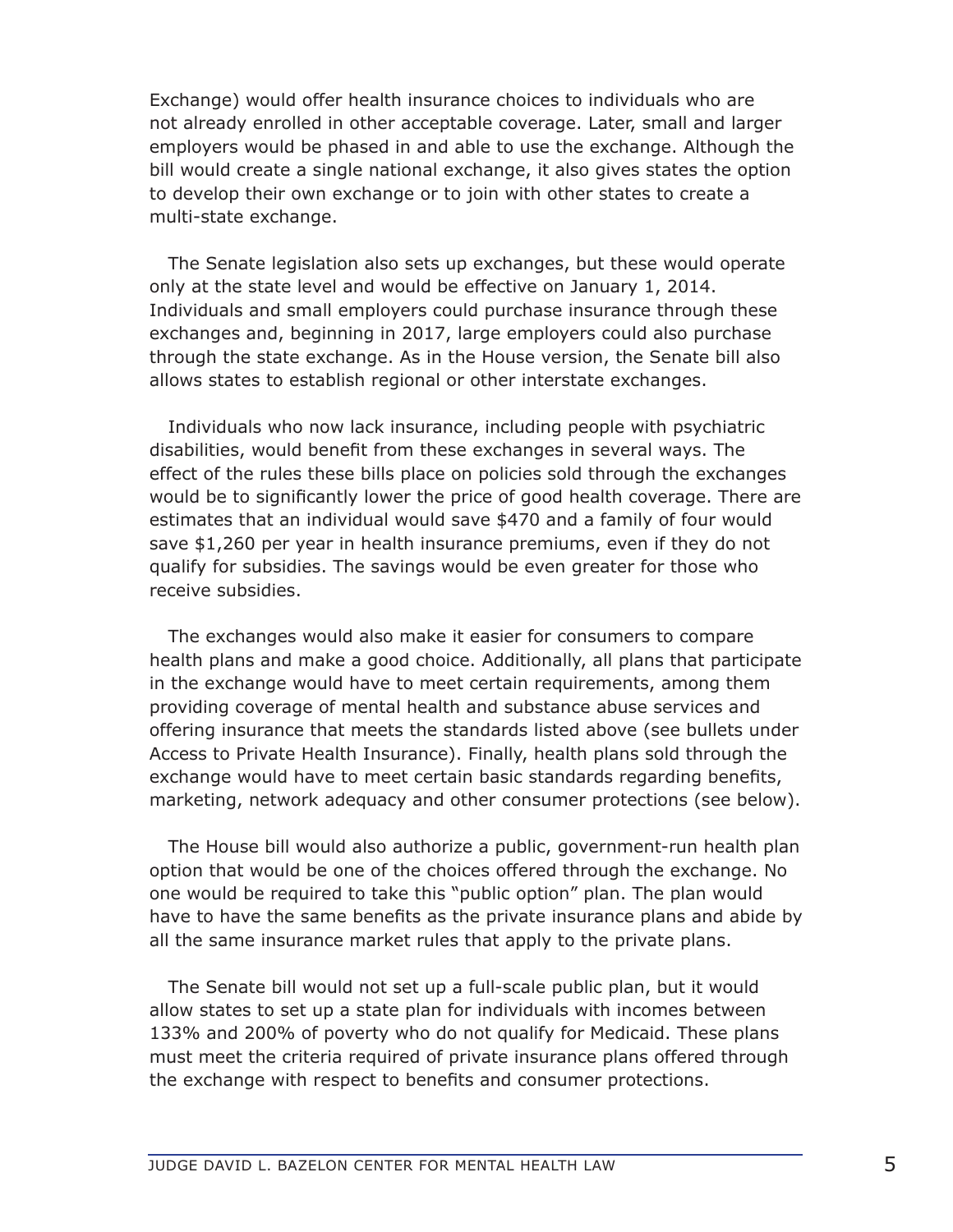In place of a full-scale public plan option, the Senate bill would set up nonprofit, consumer-owned cooperatives to offer alternatives to private plans. The bill provides funds to set up such cooperatives, which would then compete through the exchanges with the private plans. The bill also requires the Office of Personnel Management (OPM) to contract with health insurers to offer at least two multi-state qualified health plans through exchanges in each state, similar to the Federal Employees Health Benefits Program. The House bill also includes a program to support the establishment of member-run, nonprofit health insurance cooperatives that would be available along with the other private and public plans offered through the exchange.

#### **Benefits**

All plans offered through the exchanges would have to cover at least a minimum range of services defined by the federal government. The bills include a summary of the services that must be covered, but leave the details to an administrative entity. Plans could, however, have differences in the amount of out-of-pocket payments required (see below).

Both bills require that plans sold through the exchange include mental health and substance abuse services, and that these be at parity with medical/surgical coverage.

The House bill's minimum range of services includes mental health and substance abuse services as well as rehabilitative and habilitative services. House language on the requirement for mental health and substance use parity is very clear and very tight. Plans would also have to cover hospitalization, emergency department services, outpatient services, prescription drugs and preventive services. There can be no cost-sharing for prevention services.

The Senate bill requires parity, but uses different language than the House. The bill requires that mental health and substance use disorder services meet the minimum standards for parity in both federal and state law, "including ensuring that any financial requirements and treatment limitations…comply with [federal parity law requirements]."

Both bills would be of great benefit to people with psychiatric disabilities because, for the first time, consumers could be sure that any health plan they purchase (through the exchange system) will cover mental health and substance abuse services on a par with coverage for medical/ surgical services. The bills also require health plans to cover rehabilitation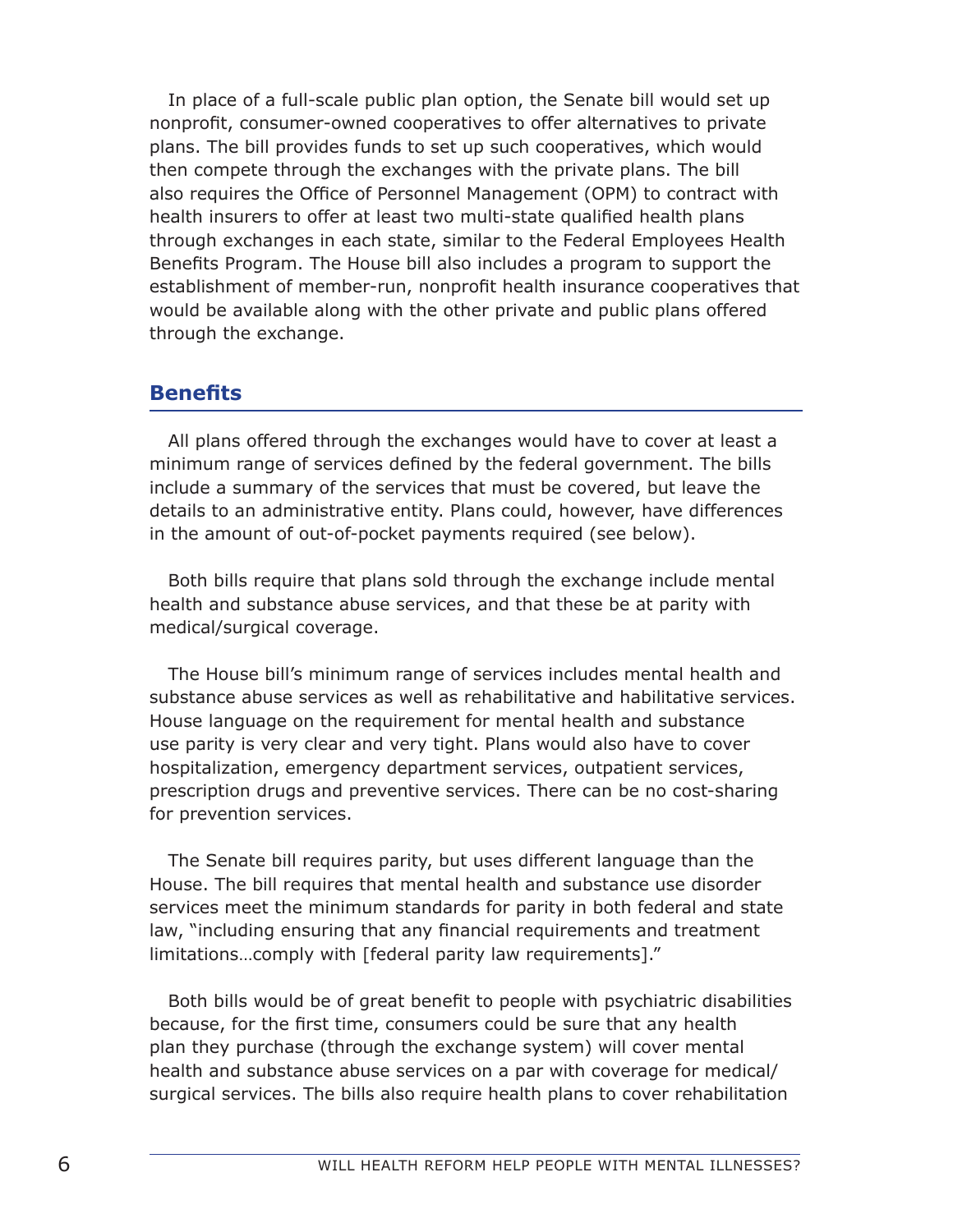services. However, this is not defined. It is therefore not yet clear whether psychiatric rehabilitation services would be included in all health plans. However, at a minimum all plans could be expected to offer medications, therapy and inpatient hospital care.

# **Differences in Health Plans Offered**

Although every plan must meet federal standards for the services it covers, the bills would allow plans to differ in the amount they charge consumers. This means that premiums a person must pay to purchase insurance might be different and also the amount of cost-sharing required when services are used might not be the same in all plans.

Under the House bill, each health insurer that participates in the exchange would have to offer a basic insurance policy that meets the federal requirements. It may then offer additional plans with different (higher) cost-sharing required (presumably with lower premiums). Plans could also offer other "premium-plus" plans, which would include additional benefits, such as dental and vision care for adults.

The Senate bill requires health plans to offer four levels of benefits  $-$  the differences being the amount of cost-sharing required. All plans in all four levels would still have to meet the requirements described above for the benefit package, including the mental health and substance use services requirements. The Senate bill also would create a special plan for young adults under age 26, which would cover catastrophic health care costs. These plans would have very high deductibles, with no cost-sharing for preventive services, but they would protect young people from having to pay extremely high costs for health care in any one year.

The bills also require health plans to have an adequate network of providers to serve the people they enroll**.** This could be especially important for those who use mental health services since some health plans now severely restrict the number of providers in their networks, making it hard to get timely appointments.

The exchange would give people with psychiatric disabilities the opportunity to pick the health plan that best suits their needs, based on the level of out-of-pocket payments they feel able to make and the premiums they are willing to pay. This would make it significantly easier for people with mental illnesses to purchase insurance.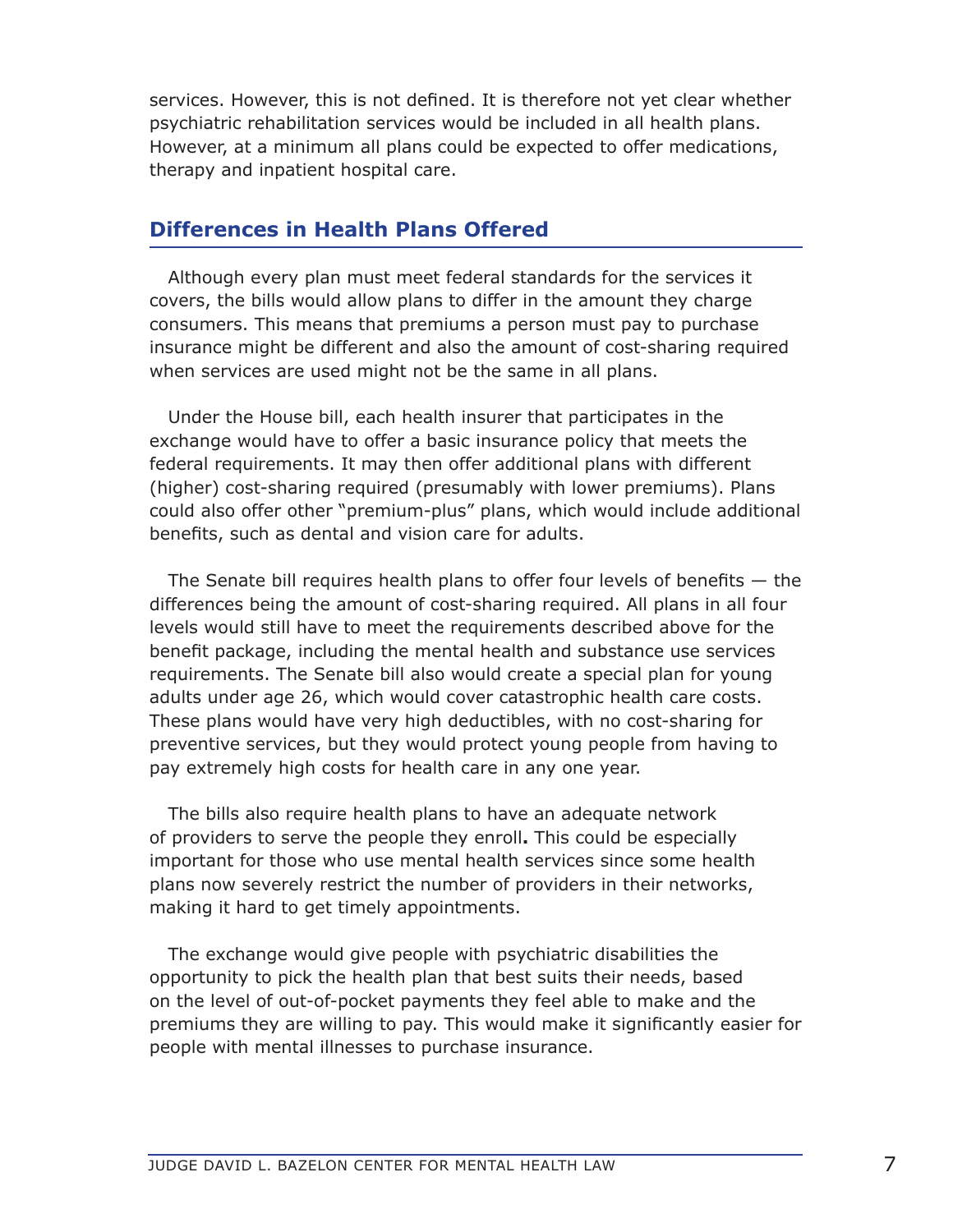# **Assistance in Picking a Plan**

Choosing a health insurance plan can be confusing. The bills therefore attempt to provide help in this process.

Under the House bill, the exchange would provide information and assistance to help consumers compare plans so they can make an appropriate choice. This would include information on benefits, premiums, cost-sharing, quality, provider networks and consumer satisfaction with each plan.

Additional assistance would be available through the exchange, including a toll-free phone line and a website. In addition, the exchange would reach out to certain populations, including people with disabilities and individuals with mental illnesses or cognitive impairments, to help them make a choice.

The bill also requires that plans use non-technical language that is easy to understand in their marketing materials, descriptions of benefits, amount of cost-sharing required for in-network and out-of-network providers, claims information and other documents.

The Senate bill mandates the development and use of uniform documents to describe coverage in order for consumers to more easily understand the terminology and compare plans. These documents must be written in language that is easy for the average person to understand, use standard definitions of terms, include information on the dollar amounts of cost-sharing, and explain exceptions, reductions and limitations on coverage and other important information. Consumers would also receive a link to a web site where a copy of the full coverage policy can be reviewed.

Under the Senate bill, states would receive funds to establish offices of health insurance consumer assistance or for contracting with certain entities to act as insurance navigators. These offices or navigators will conduct public education activities, distribute information about enrollment and premium credits and provide enrollment assistance to individual consumers. Health plans would be required to provide standardized information so that consumers can more easily compare plans.

The House bill would establish a Qualified Health Benefits Plan Ombudsman to assist individuals in navigating the new health reform system and to receive and reply to complaints, grievances, and consumer requests for information.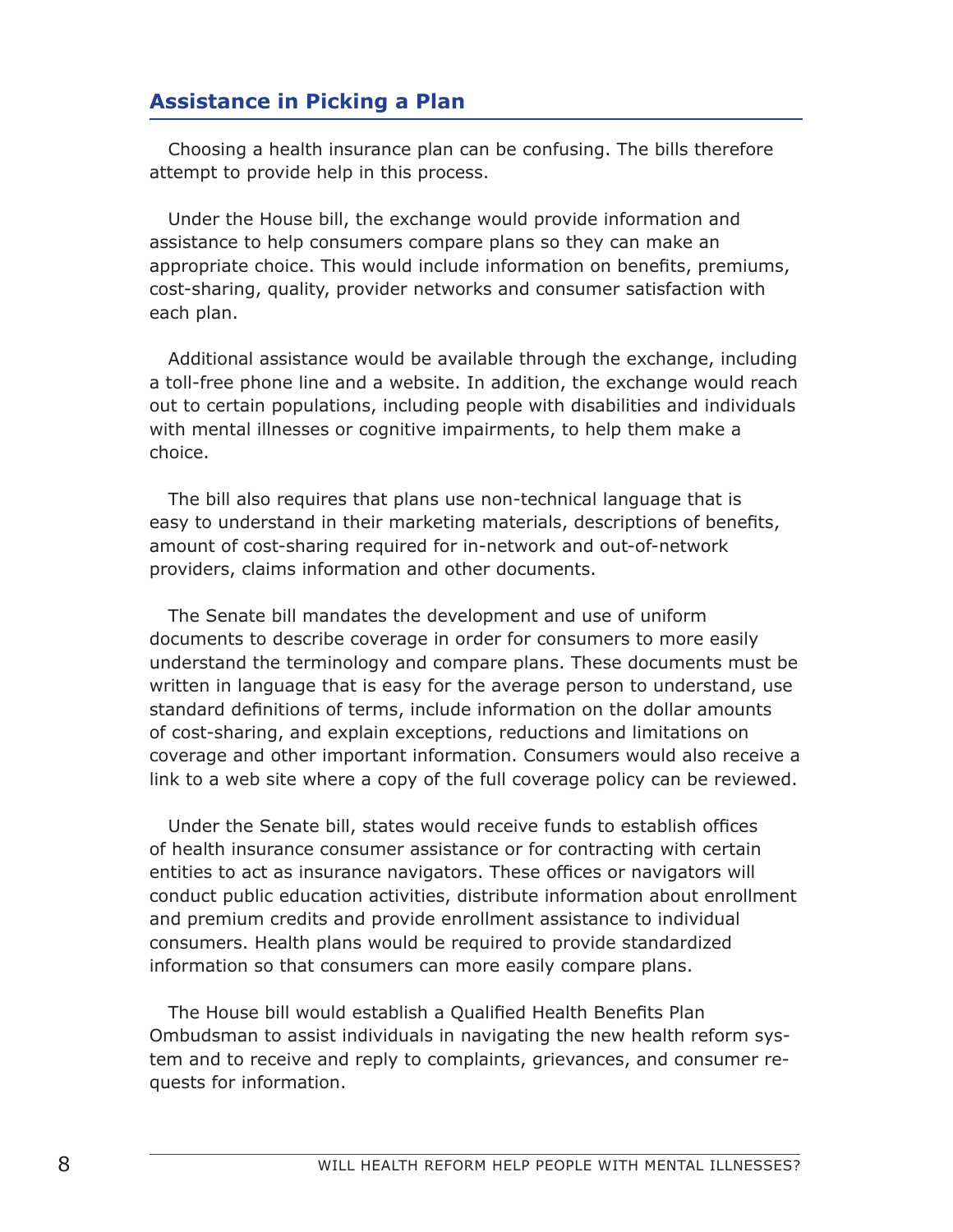Health plan descriptions can be very confusing and everyone will benefit from having help in choosing a plan. Outreach to people with psychiatric disabilities, required in the House bill, would be especially helpful and the concept of navigators would be of great benefit to these consumers, particularly those who do not have case managers to help them.

# **Affordability/Subsidies**

Some people would not be able to afford any of the plans but would have income that is too high to qualify for Medicaid. The bills provide for subsidies to individuals and families who are unlikely to be able to purchase a plan. The Senate bill is less generous in terms of these subsidies.

Both bills provide for premium subsidies to help individuals with incomes of 400% of the federal poverty level or less (in 2009, \$43,000 for individuals and \$88,000 for families of four) buy insurance. The amount is different in each bill, with those who have the lowest income receiving the highest subsidies. There is also a limit on the percentage of income that these individuals would have to pay to purchase insurance. Small employers are also eligible for premium subsidies.

Both bills also subsidize other cost-sharing requirements, such as copayments, for low-income people. The Senate bill would provide these subsidies to people with incomes at or below 200% of poverty. The House bill would provide tax credits for premium and out-of-pocket costs for individuals and families with incomes up to 400% of poverty.

An important provision in both bills limits the total of out-of-pocket costs for individuals and families with incomes up to 400% of poverty. Those with the lowest incomes would pay no more than \$500 a year (\$1,000 for family coverage); this rises in steps so that people with incomes at 400% of poverty would pay no more than \$5,000 a year (\$10,000 for family coverage) under the House bill. The Senate bill limits annual out-of-pocket spending to up to \$3,987 for an individual and \$7,973 for a family, depending on income.

Limiting out-of-pocket spending is critical for people with any serious illness. For individuals with mental illnesses who require regular care, copayments mount up quickly and can present significant financial problems. Whether the proposed caps and the other affordability provisions of the bill are sufficient to make care accessible is still a question, but clearly limiting total out-of-pocket spending is vital to ensure that access to care is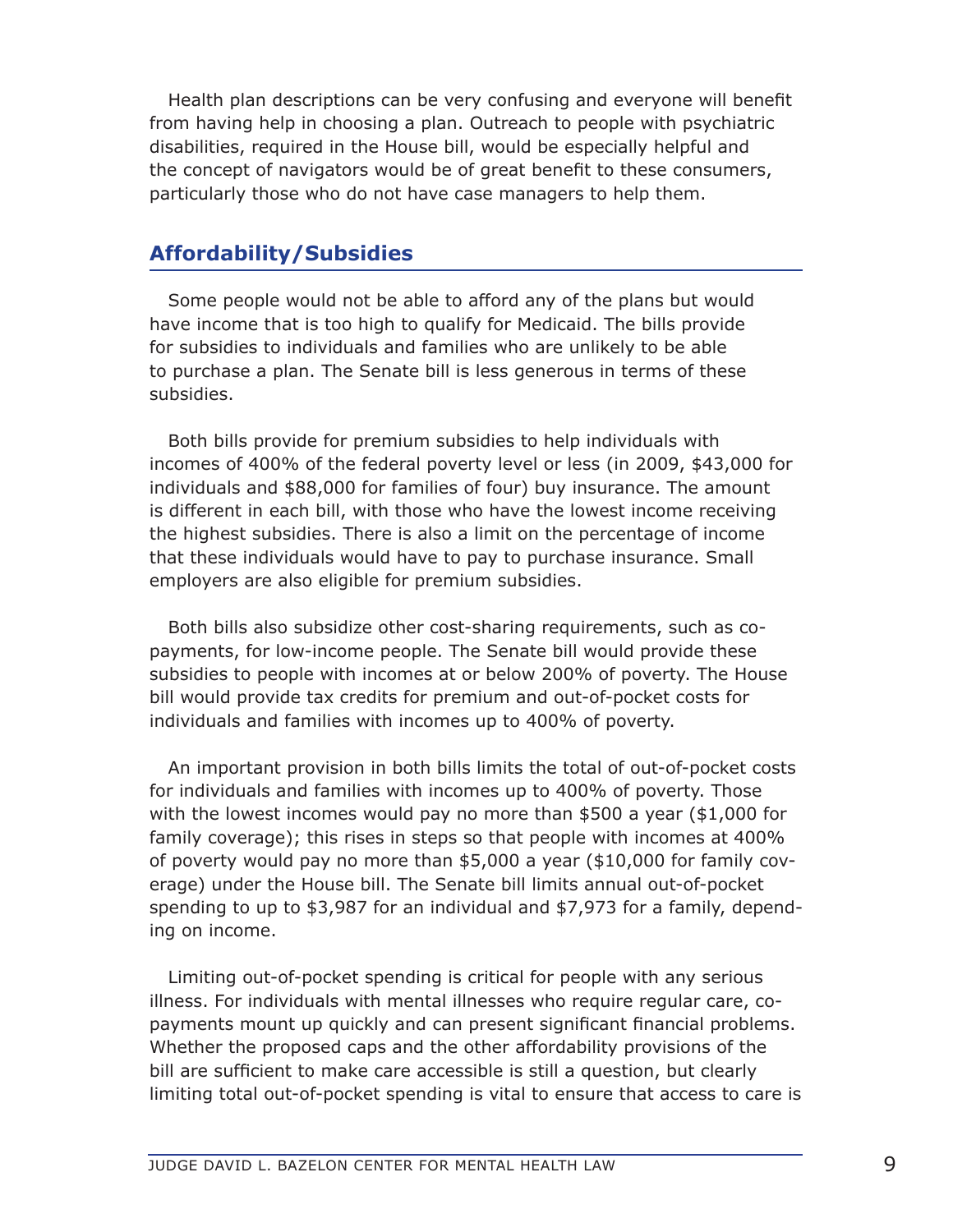#### affordable.

### **Prevention and Wellness**

The bills place an emphasis on prevention by limiting cost-sharing for prevention services, promoting increased research into effective prevention strategies and expanding prevention services.

Both bills would set up a Prevention and Wellness Trust to fund prevention activities and develop a national prevention and wellness strategy. They would require the federal government to undertake reviews of existing preventive services that should be implemented at the community level. The new emphasis on prevention would include attention to mental health, and the federal Substance Abuse and Mental Health Services Administration would be involved in development of the national strategy. Employers would receive grants for implementing qualified wellness programs and Medicare and Medicaid would cover only proven preventive services, which would not require cost-sharing by the consumer.

Both the House and Senate bills would amend Medicaid to promote coverage of preventive services that meet certain standards of effectiveness. There could be no cost-sharing for these Medicaid services. Tobacco-cessation products must also be covered.

Under the Senate bill, Medicare would cover a comprehensive healthrisk assessment and the creation of a personalized prevention plan. Under both bills, individuals who successfully complete specific healthy lifestyle programs targeting risk factors such as tobacco use or high blood pressure would be eligible for incentives.

The Senate bill would also create a National Prevention, Health Promotion and Public Health Council to develop a national strategy for disease prevention and health promotion and to improve the public health system. Additionally, both bills would establish separate task forces on both clinical and community preventive services to review scientific evidence about preventive services and give providers technical assistance and recommendations on best practices. Other prevention-oriented grants are authorized by the bills, which also would increase funding for research on evidence-based prevention practices.

People with serious mental illnesses are at great risk for many preventable diseases. Increased access to services that can prevent diabetes, heart disease and cancer could greatly improve the lives of people with severe mental illnesses. Numerous studies show that co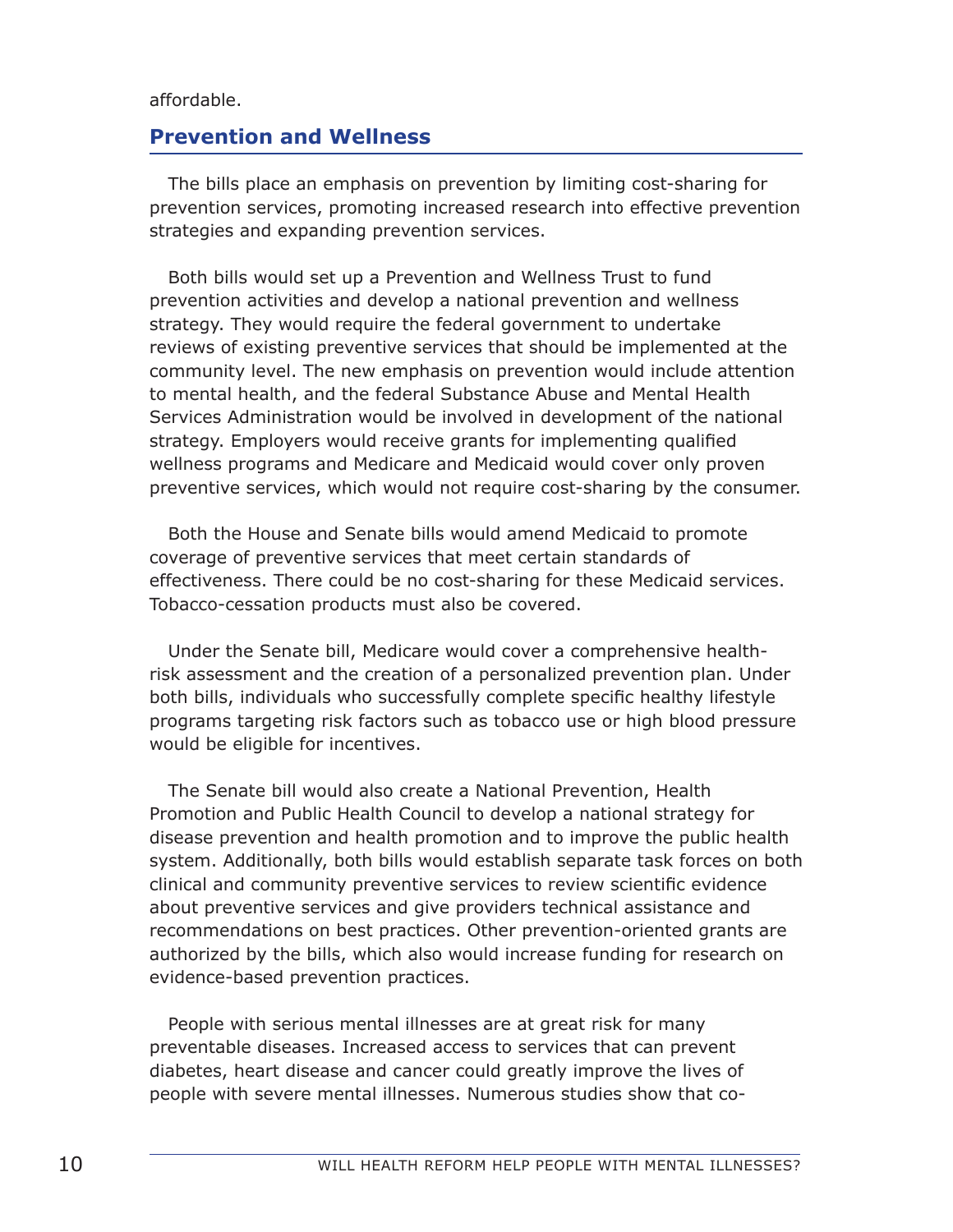payments deter people from getting preventive care, and are particularly a problem for people with little discretionary income, including those with psychiatric disabilities. Research on successful prevention strategies is also critical to determine how best to prevent and intervene in the course of mental illnesses.

# **Integration of Mental Health with Health Care**

Both bills would support new ways of delivering health care that give consumers access to more coordinated services.

The House bill expands and reorients the medical home demo and establishes a new medical home pilot program in Medicare. It also establishes a five-year pilot program in Medicaid to fund medical homes for high-need beneficiaries, likely including people with psychiatric disabilities. Medical homes provide primary health care services and coordinated linkage with specialty care. For people with psychiatric disabilities, a medical home could be a community mental health agency that offers primary care services on site. Where these programs exist, they have been found very effective in treating the medical and mental health needs of individuals with serious mental illnesses in a coordinated way. Community agencies, such as community mental health centers, could qualify as medical homes under this program.

The Senate bill would create health care homes in Medicaid for people who have more than one chronic condition. These entities would provide comprehensive care management, coordination and referrals to appropriate services. Consumers with psychiatric disabilities would be eligible for these health care home services, and community mental health centers would be among the providers that may qualify to be a health care home.

The Senate bill includes \$50 million for grants from the Substance Abuse and Mental Health Services Administration for co-locating primary care on-site in community mental health agencies. This would also provide coordinated and integrated services. It would also encourage health plans to provide more comprehensive care through medical homes and other approaches, such as case management, care coordination and chronic disease management.

Under the Senate bill, other innovations, like Community Health Teams, would be established to develop integrated provider teams that include primary care providers and specialists, such as mental health providers. These teams would be patient-centered and holistic and include community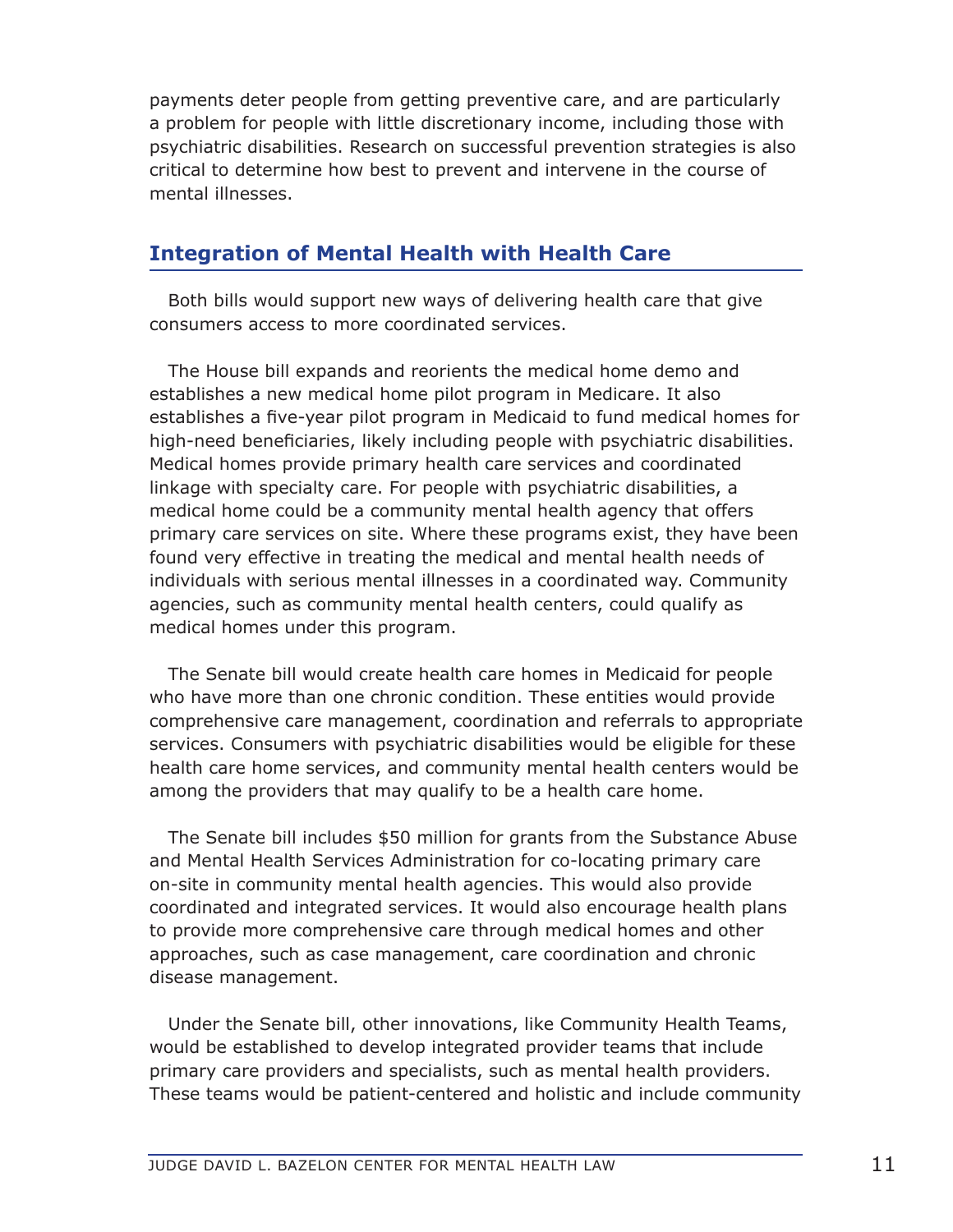programs and approaches to promote wellness.

Effective integration of medical and mental health care helps to promote the best outcomes. For mental health consumers, integrated care can reduce the health disparities that result in the death of people with serious mental illnesses 25 years earlier, on average, than the general population.

# **Improvements to Medicaid**

In addition to addressing the need for everyone to have access to health care coverage, the House bill and the Senate bill would make important changes to the Medicaid program, including several that would have an impact on people with psychiatric disabilities.

Both bills require state Medicaid programs to cover preventive services with no cost-sharing. The House also would pay for tobacco-cessation programs and products, while the Senate bill only requires states to cover tobacco-cessation services for pregnant women. Individuals with psychiatric disabilities smoke at rates two times higher than other people and have high mortality rates from lung cancer and stroke as a result. Access to tobacco-cessation products might help them give up smoking.

The House bill includes clarification that therapeutic foster care is a covered Medicaid service  $-$  a provision that would be of great benefit to children with serious mental disorders. The House bill also allows for temporary suspension of Medicaid for juveniles in correctional facilities (instead of termination of benefits).

Both bills also include a new voluntary long-term care insurance program, The Community Living Assistance Services and Support (CLASS) Act, that would help address both Medicaid's institutional bias and individuals' need to impoverish themselves in order to receive necessary care services and supports.

The Senate bill would encourage better care of individuals who are eligible for both Medicare and Medicaid by making prescription drugs more affordable. Access to medications in the class of benzodiazapines and barbiturates, currently included in the list of excludable drugs in Medicaid, would be improved. The bill also includes provisions to streamline the Medicaid application process. Currently, the enrollment process is protracted and complex and often deters eligible individuals from applying. Streamlining it will lower barriers to enrollment by people with psychiatric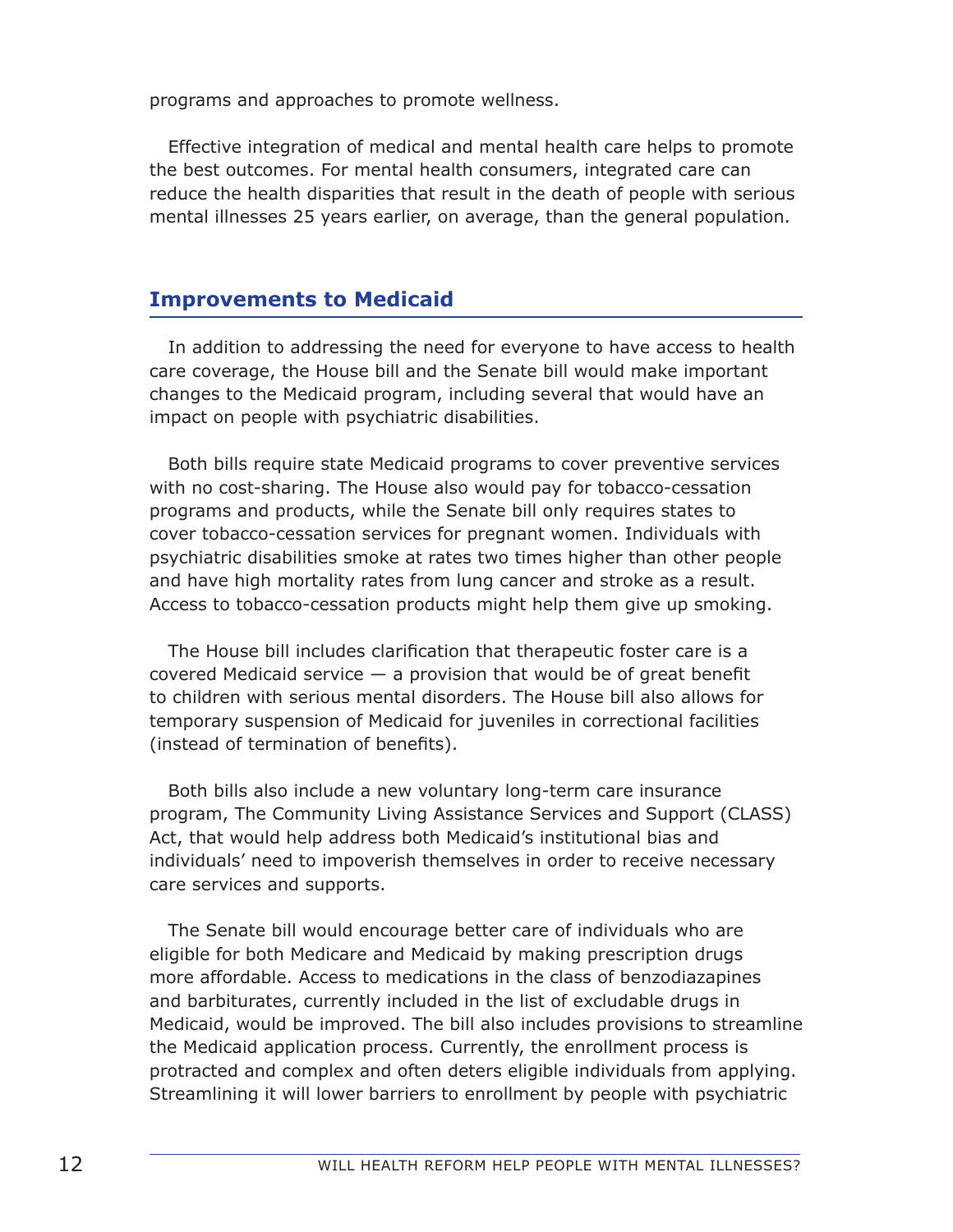#### disabilities.

The Senate bill includes a new Medicaid state plan option to provide for community-based attendant services and support services to individuals who are eligible for nursing home, ICF/MR or other institutional-level of care, complementing the goals of the Supreme Court's *Olmstead* decision.

# **Changes to Medicare**

Both the House and Senate bills would make significant changes to Medicare. Both address the gap in coverage under Medicare Part D (prescription drug coverage), which occurs after consumers have purchased drugs that cost up to a certain amount. At that point, the consumer must pay the entire cost of the medication until out-of-pocket costs reach a certain level (this is often called the "doughnut hole"). Then their Part D coverage resumes. The House bill would eliminate the gap entirely in stages, while the Senate's would allow people with low and moderate incomes to receive a 50% discount on the price of a brandname drug while in the coverage gap. The House bill would result in elimination of the gap by 2019. The House bill would also ensure that drug manufacturers give Part D plans the best discounts on the price of the drugs, thus lowering consumers' costs. Both bills would also increase lowincome subsidies for the Part D drug program.

A significant proportion of people on Medicare because of a disability have psychiatric disabilities and are on Medicare because they receive Social Security Disability Insurance. Their income tends to be low and the "doughnut hole" is a serious burden for them. The changes to the Part D benefit would greatly benefit them.

Both bills would also eliminate cost-sharing for Medicare prevention services. The House bill would add coverage for services provided by mental health counselors and marriage and family therapists to the Medicare program.

# **Consumer Protections**

Both bills address the need for information to be presented to consumers in a way that is clear and understandable. In addition, they require appropriate ways to appeal decisions that consumers believe are not are justified.

The House bill requires health plans to use non-technical language in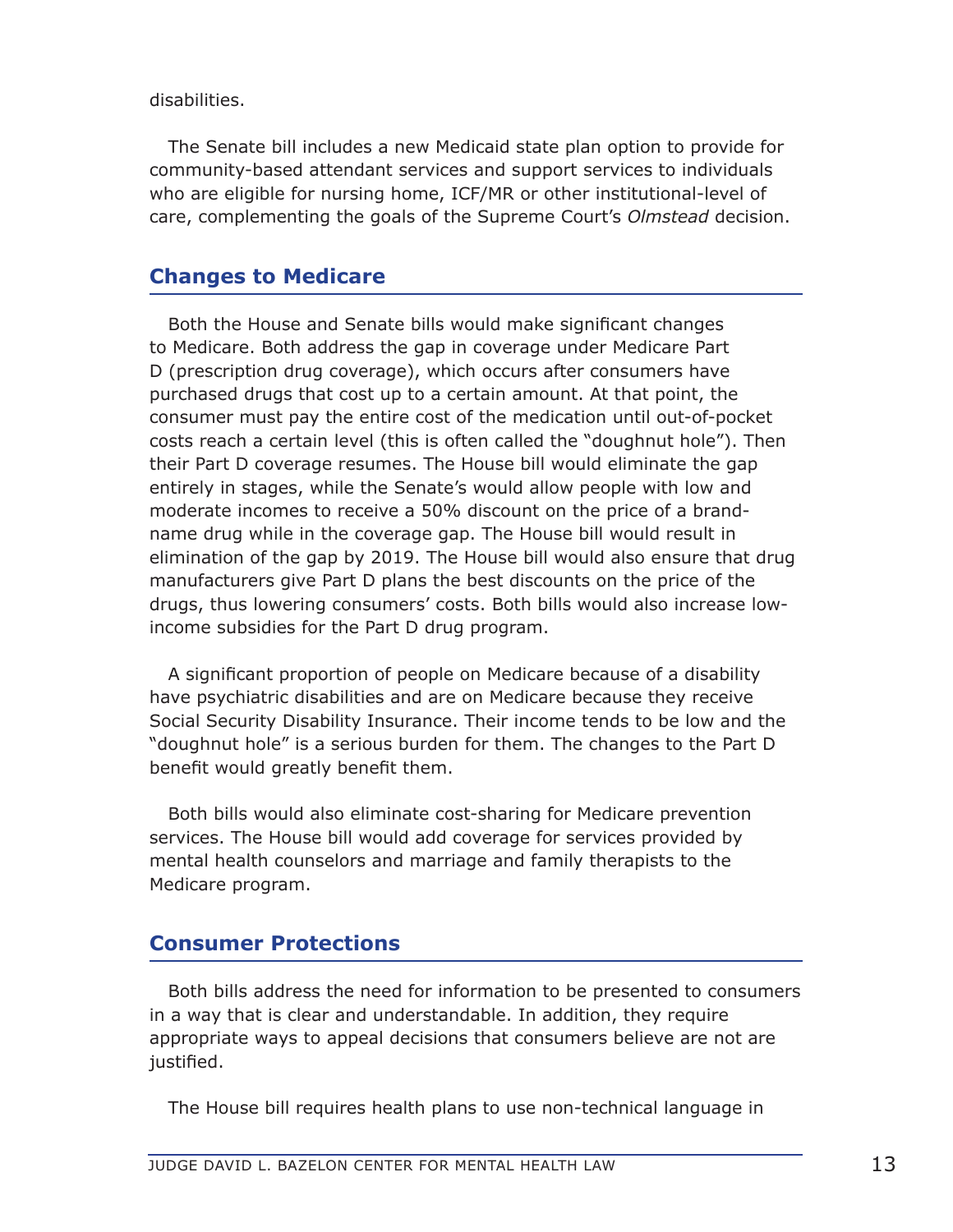plan documents. This would apply to marketing materials, descriptions of benefits and cost-sharing, and other materials.

The Senate bill requires materials used to help consumers choose a health plan to be understandable. Materials would have to be simple. Descriptions of plans would need to make it easy for consumers to compare and choose a plan.

The House bill sets standards for a health plan's internal grievance and appeal mechanisms and also requires an external review process by reviewers who are independent and not financially tied to a health plan. It would create a federal Qualified Health Benefits Ombudsman to assist individuals in navigating the new health reform system. The Ombudsman would receive complaints, grievances and requests for information from individuals.

Under the Senate bill, states would be required to set up programs, such as navigators and offices of health insurance consumer assistance, to address consumer complaints. Each plan would also need to have an internal claims appeal process.

All of these provisions would help consumers, including individuals with psychiatric disabilities, to have information that is clear and understandable. The House bill would also greatly benefit consumers if they have disagreements with their health plan.

# **Mental Health Policy Changes**

The House bill would amends the Mental Health Block Grant program to create a new organization — a Federally Qualified Behavioral Healthcare Center (FQBHC). An FQBHC must provide person-centered services, including peer support, rehabilitation and other intensive community services for people with mental illnesses. It would also have to offer basic primary care services.

This provision should expand the number of comprehensive programs providing quality mental health care and primary care to people with psychiatric disabilities.

# **Quality Improvement**

Improving the quality of the services delivered by our health care system is a priority in health reform. In addition to the changes in Medicare and Medicaid, described above, the bills all include a focus on quality.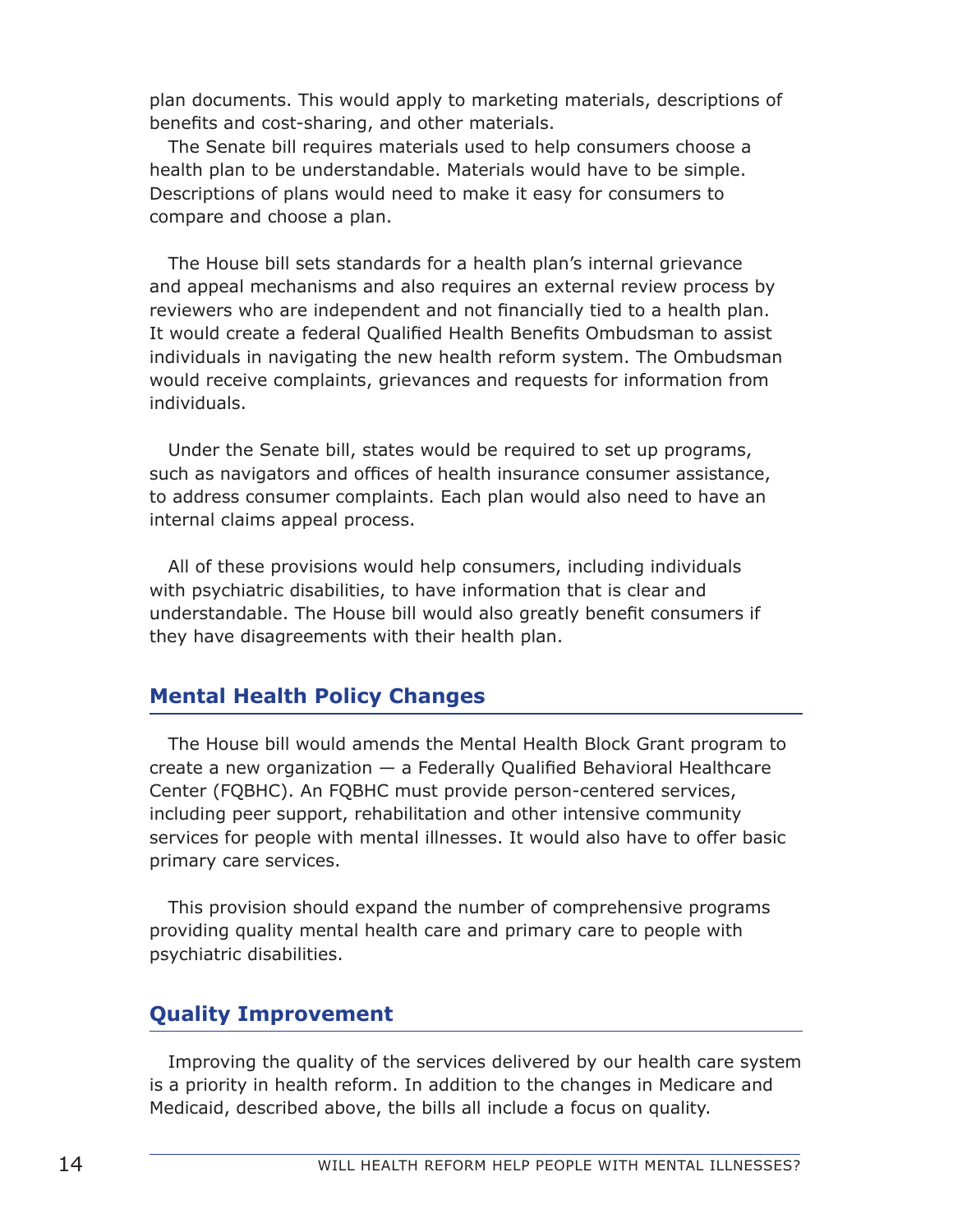The House bill would encourage best practices in the delivery of health care by creating a Center for Quality Improvement that would identify, develop, evaluate and help implement best practices, including best practices in mental health. The center would prioritize services that have the greatest impact on outcome and consumer satisfaction and that promote coordination of care and engage patients and their families in improving care and outcomes. There would be a focus on chronic diseases. The bill would also fund research to compare different treatments to determine which is most effective. A separate new federal office would track and report on key health indicators.

The Senate bill would encourage improved health care quality through various initiatives in the Medicare and Medicaid programs. It directs the Department of Health and Human Services (HHS) to focus on improving quality. It would set up a Patient-Centered Outcomes Research Institute to support research on improving quality, appropriateness and effectiveness of health care services. Results would be available to consumers as well as clinicians and the public. The bill also encourages mechanisms that would link payment to outcomes, to reward good practice. HHS would receive additional resources to develop a national quality strategy and establish an interagency federal working group on quality care.

The Senate bill includes incentives for coordinated care across a range of health care settings and the testing of new patient-centered payment methods to encourage evidence-based, coordinated care, particularly under Medicare.

Both bills also encourage research, screening, education and treatment of postpartum depression, authorize grants to promote positive health behaviors and outcomes, encourage coordinated and integrated health care, and promote interdisciplinary training of mental health professionals.

There is a great need to improve the quality of services for people with psychiatric disabilities. The provisions in these two bills could be of substantial help to individuals with psychiatric disabilities.

While mental disorders are not specifically mentioned in a bill's quality assurance section, it is extremely likely that they would be a significant focus of a quality improvement initiative. This is because mental health disorders are the leading cause of disability for individuals between ages 15-44. In addition, serious mental illness is costly to treat, results in significant losses in productivity as people are unable to work, and increases other government costs like disability benefits, housing subsidies, social services, etc.